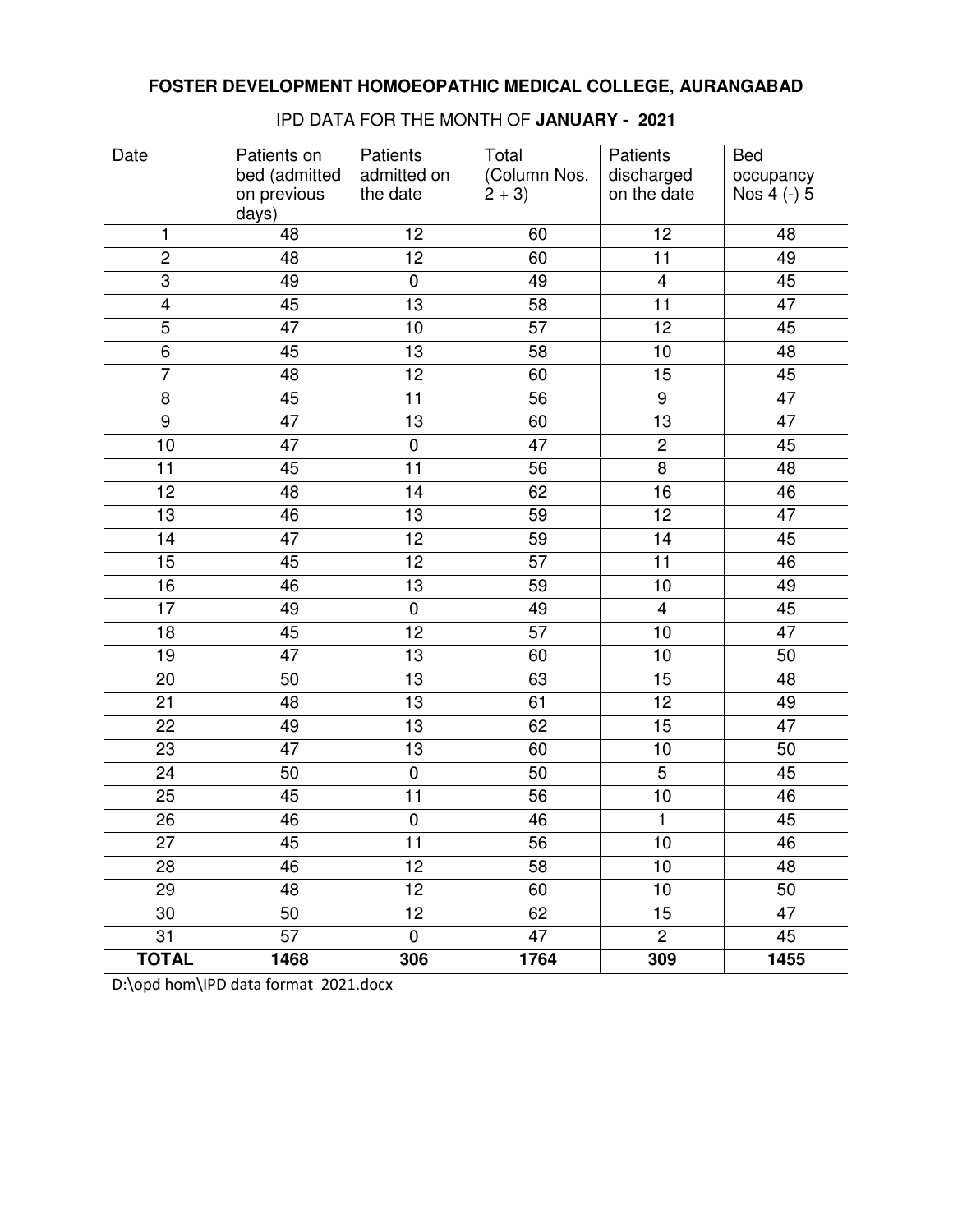| Date            | Patients on<br>bed (admitted<br>on previous<br>days) | Patients<br>admitted on<br>the date | Total<br>(Column Nos.<br>$2 + 3$ | Patients<br>discharged<br>on the date | <b>Bed</b><br>occupancy<br>Nos 4 (-) 5 |
|-----------------|------------------------------------------------------|-------------------------------------|----------------------------------|---------------------------------------|----------------------------------------|
| 1               | 45                                                   | 12                                  | 57                               | 11                                    | 46                                     |
| $\overline{2}$  | $\overline{46}$                                      | 13                                  | 59                               | 10                                    | 49                                     |
| $\overline{3}$  | 49                                                   | 10                                  | 59                               | $\overline{13}$                       | 46                                     |
| $\overline{4}$  | $\overline{46}$                                      | $\overline{12}$                     | $\overline{58}$                  | $\overline{9}$                        | 49                                     |
| $\overline{5}$  | 49                                                   | $\overline{11}$                     | 60                               | $\overline{10}$                       | 50                                     |
| $\overline{6}$  | 50                                                   | $\overline{12}$                     | 62                               | $\overline{12}$                       | 50                                     |
| $\overline{7}$  | 50                                                   | $\overline{0}$                      | 50                               | $\overline{5}$                        | 45                                     |
| $\overline{8}$  | 45                                                   | 12                                  | $\overline{57}$                  | 10                                    | 47                                     |
| $\overline{9}$  | $\overline{47}$                                      | $\overline{13}$                     | 60                               | 15                                    | 45                                     |
| 10              | 45                                                   | $\overline{13}$                     | 58                               | $\overline{10}$                       | 48                                     |
| $\overline{11}$ | $\overline{48}$                                      | $\overline{13}$                     | 61                               | $\overline{11}$                       | 50                                     |
| 12              | 50                                                   | 12                                  | 62                               | 15                                    | 47                                     |
| $\overline{13}$ | 47                                                   | $\overline{12}$                     | 59                               | $\overline{9}$                        | 50                                     |
| $\overline{14}$ | $\overline{50}$                                      | $\overline{0}$                      | $\overline{50}$                  | $\overline{5}$                        | 45                                     |
| 15              | 45                                                   | 14                                  | 59                               | $\overline{9}$                        | 50                                     |
| $\overline{16}$ | 50                                                   | 12                                  | 62                               | 12                                    | 50                                     |
| 17              | 50                                                   | 11                                  | 61                               | 15                                    | 46                                     |
| $\overline{18}$ | 46                                                   | $\overline{12}$                     | 58                               | $\overline{6}$                        | 52                                     |
| 19              | 52                                                   | $\overline{0}$                      | 52                               | $\overline{6}$                        | 46                                     |
| $\overline{20}$ | 46                                                   | $\overline{13}$                     | $\overline{59}$                  | $\overline{10}$                       | 49                                     |
| 21              | 49                                                   | $\pmb{0}$                           | 49                               | $\overline{7}$                        | 42                                     |
| 22              | 42                                                   | 11                                  | 53                               | $\overline{5}$                        | 48                                     |
| 23              | 48                                                   | $\overline{12}$                     | 60                               | 10                                    | 50                                     |
| $\overline{24}$ | 50                                                   | $\overline{13}$                     | 63                               | $\overline{12}$                       | $\overline{51}$                        |
| $\overline{25}$ | 51                                                   | $\overline{12}$                     | 63                               | 14                                    | 49                                     |
| 26              | 49                                                   | $\overline{13}$                     | 62                               | 14                                    | 48                                     |
| $\overline{27}$ | 48                                                   | 10                                  | 58                               | 10                                    | 48                                     |
| $\overline{28}$ | 48                                                   | $\overline{0}$                      | 48                               | $\overline{4}$                        | $\overline{44}$                        |
| <b>TOTAL</b>    | 1341                                                 | 278                                 | 1619                             | 279                                   | 1340                                   |

IPD DATA FOR THE MONTH OF **FEBRUARY - 2021**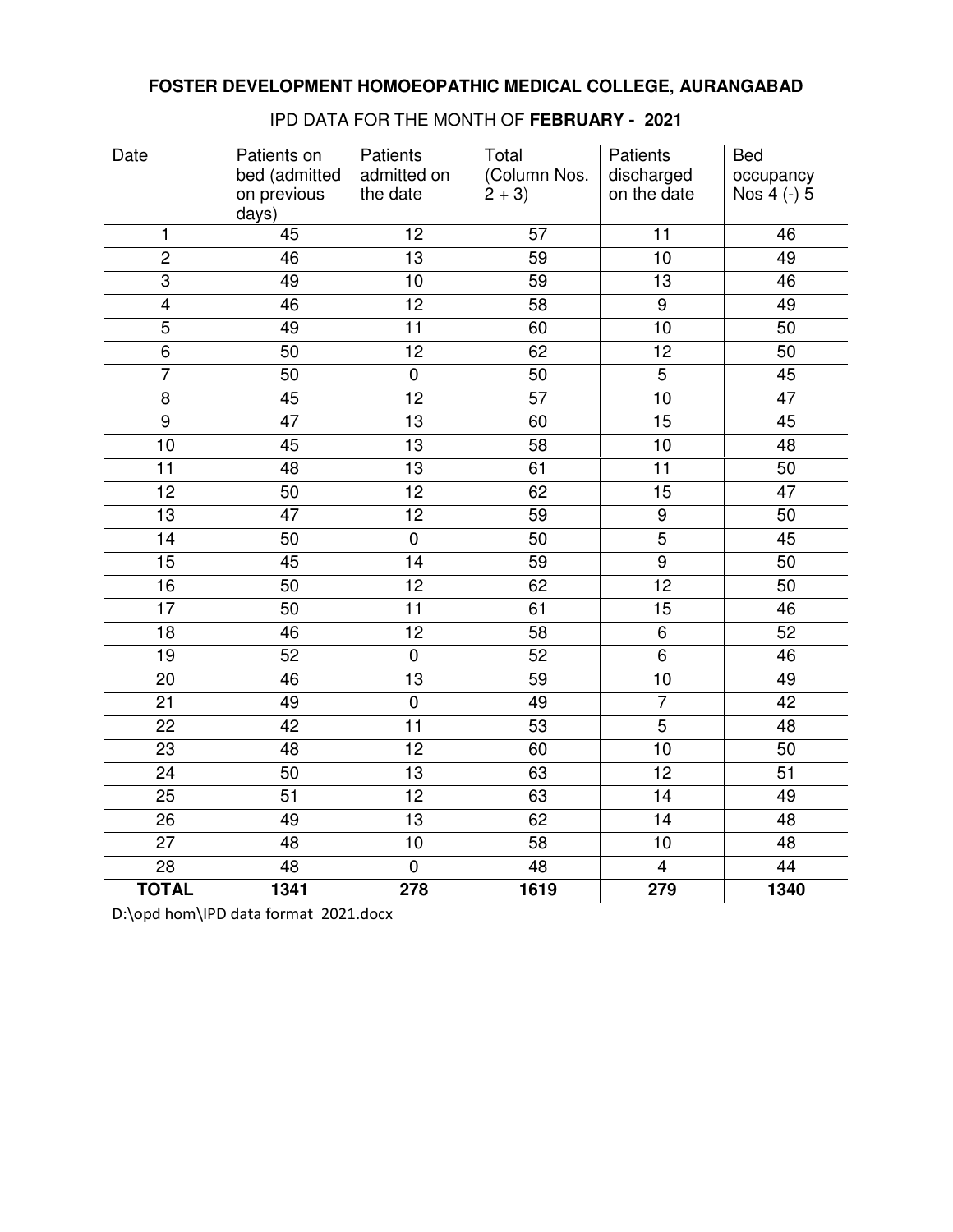| Date            | Patients on                           | Patients                | Total                   | Patients                  | <b>Bed</b>               |
|-----------------|---------------------------------------|-------------------------|-------------------------|---------------------------|--------------------------|
|                 | bed (admitted<br>on previous<br>days) | admitted on<br>the date | (Column Nos.<br>$2 + 3$ | discharged<br>on the date | occupancy<br>Nos 4 (-) 5 |
| 1               | 44                                    | 12                      | 56                      | $\overline{7}$            | 49                       |
| $\overline{2}$  | 49                                    | $\overline{12}$         | 61                      | $\overline{12}$           | 49                       |
| $\overline{3}$  | 49                                    | $\overline{13}$         | 62                      | $\overline{11}$           | $\overline{51}$          |
| $\overline{4}$  | $\overline{51}$                       | $\overline{11}$         | 62                      | $\overline{13}$           | 49                       |
| $\overline{5}$  | 49                                    | 14                      | 63                      | 12                        | 51                       |
| $\overline{6}$  | 51                                    | 13                      | 64                      | $\overline{13}$           | 51                       |
| $\overline{7}$  | 51                                    | $\pmb{0}$               | 51                      | $\overline{\mathbf{4}}$   | 47                       |
| 8               | 47                                    | $\overline{11}$         | 58                      | $\overline{9}$            | 49                       |
| $\overline{9}$  | 49                                    | 13                      | 62                      | $\overline{12}$           | 50                       |
| 10              | 50                                    | 10                      | 60                      | $\overline{11}$           | 49                       |
| 11              | 49                                    | $\pmb{0}$               | 49                      | 3                         | 46                       |
| 12              | 46                                    | 10                      | 56                      | $\overline{8}$            | 48                       |
| 13              | 48                                    | 6                       | 54                      | 6                         | 48                       |
| 14              | 48                                    | $\pmb{0}$               | 48                      | $\overline{2}$            | 46                       |
| 15              | 46                                    | 12                      | 58                      | $\overline{9}$            | 49                       |
| 16              | 49                                    | 12                      | 61                      | 11                        | 50                       |
| 17              | 50                                    | 12                      | 62                      | 11                        | 51                       |
| $\overline{18}$ | $\overline{51}$                       | $\overline{12}$         | 63                      | $\overline{14}$           | 49                       |
| $\overline{19}$ | 49                                    | $\overline{12}$         | 61                      | $\overline{11}$           | 50                       |
| 20              | 50                                    | $\overline{6}$          | $\overline{56}$         | 6                         | 50                       |
| 21              | 50                                    | $\pmb{0}$               | 50                      | $\overline{3}$            | 47                       |
| 22              | 47                                    | $\overline{11}$         | 58                      | $\overline{11}$           | 47                       |
| 23              | 47                                    | 11                      | 58                      | 9                         | 49                       |
| 24              | 49                                    | 14                      | 63                      | 12                        | $\overline{51}$          |
| 25              | 51                                    | 13                      | 64                      | 13                        | 51                       |
| $\overline{26}$ | $\overline{51}$                       | 12                      | 63                      | $\overline{12}$           | $\overline{51}$          |
| 27              | 51                                    | 11                      | 62                      | 10                        | 52                       |
| 28              | 52                                    | $\pmb{0}$               | 52                      | 3                         | 49                       |
| 29              | 49                                    | $\mathbf 0$             | 49                      | 3                         | 46                       |
| 30              | 46                                    | 14                      | 60                      | 10                        | 50                       |
| 31              | 50                                    | 11                      | 61                      | 11                        | 50                       |
| <b>TOTAL</b>    | 1519                                  | 288                     | 1807                    | 282                       | 1525                     |

IPD DATA FOR THE MONTH OF **MARCH - 2021**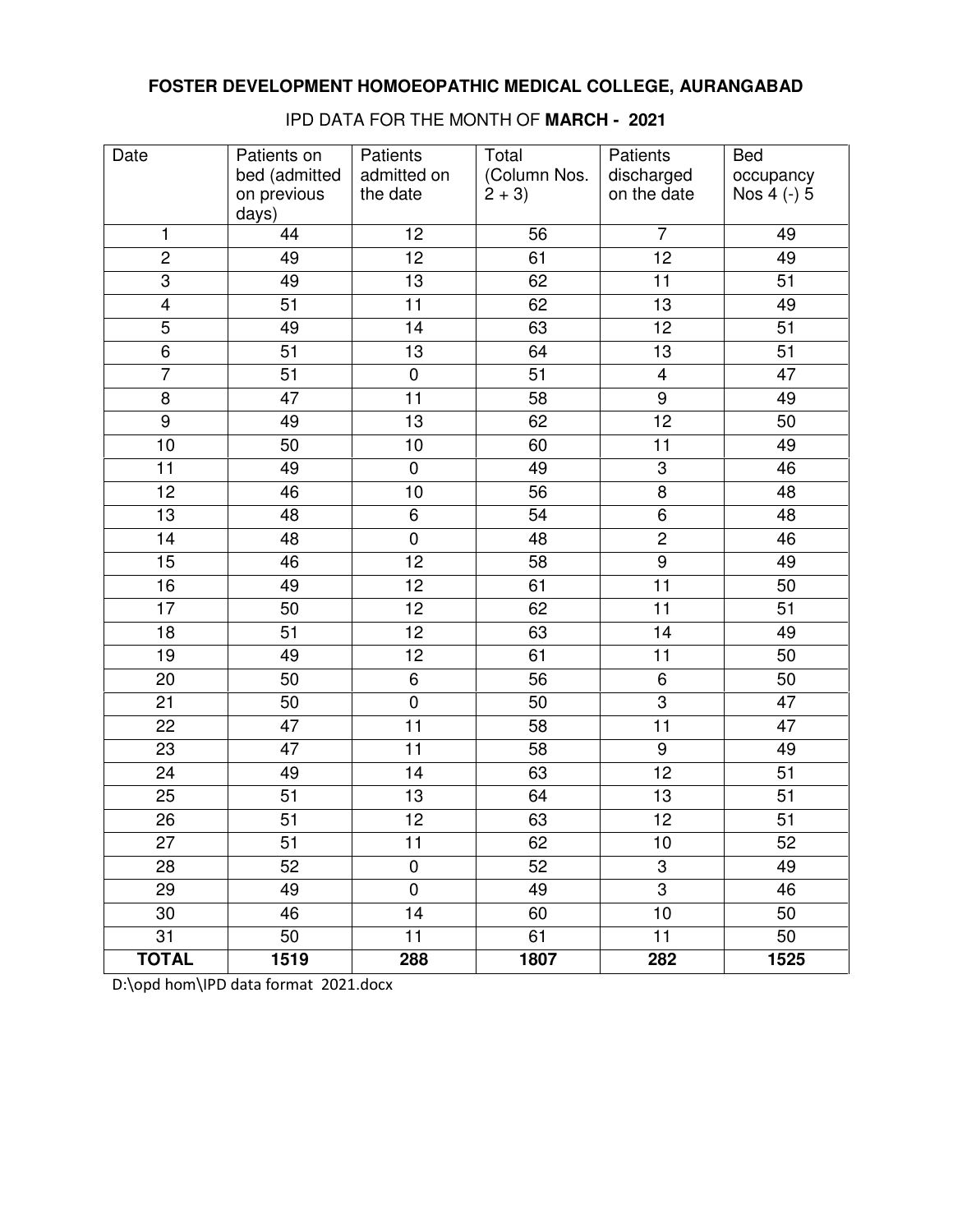| Date            | Patients on<br>bed (admitted<br>on previous | Patients<br>admitted on<br>the date | Total<br>(Column Nos.<br>$2 + 3$ | Patients<br>discharged<br>on the date | <b>Bed</b><br>occupancy<br>Nos 4 (-) 5 |
|-----------------|---------------------------------------------|-------------------------------------|----------------------------------|---------------------------------------|----------------------------------------|
|                 | days)                                       |                                     |                                  |                                       |                                        |
| 1               | 50                                          | 13                                  | 63                               | 12                                    | 51                                     |
| $\overline{2}$  | $\overline{51}$                             | $\overline{0}$                      | $\overline{51}$                  | $\overline{5}$                        | 46                                     |
| $\overline{3}$  | 46                                          | 11                                  | 57                               | $\overline{6}$                        | $\overline{51}$                        |
| $\overline{4}$  | $\overline{51}$                             | $\overline{0}$                      | $\overline{51}$                  | $\overline{4}$                        | $\overline{47}$                        |
| $\overline{5}$  | 47                                          | 10                                  | $\overline{57}$                  | $\overline{9}$                        | 48                                     |
| $\overline{6}$  | 48                                          | 13                                  | 61                               | $\overline{11}$                       | 50                                     |
| $\overline{7}$  | 50                                          | 13                                  | 63                               | 13                                    | 50                                     |
| 8               | 50                                          | 13                                  | 63                               | 12                                    | 51                                     |
| $\overline{9}$  | 51                                          | 11                                  | 62                               | 12                                    | 50                                     |
| 10              | 50                                          | 10                                  | 60                               | $\overline{9}$                        | $\overline{51}$                        |
| 11              | $\overline{51}$                             | $\pmb{0}$                           | $\overline{51}$                  | $\overline{\mathbf{4}}$               | $\overline{47}$                        |
| 12              | 47                                          | 14                                  | 61                               | 12                                    | 49                                     |
| 13              | 49                                          | $\pmb{0}$                           | 49                               | $\mathbf{1}$                          | 48                                     |
| 14              | 48                                          | $\pmb{0}$                           | 48                               | $\overline{2}$                        | 46                                     |
| 15              | 46                                          | 11                                  | 57                               | $\overline{8}$                        | 49                                     |
| 16              | 49                                          | 13                                  | 62                               | 12                                    | 50                                     |
| 17              | 50                                          | 10                                  | 60                               | 11                                    | 49                                     |
| $\overline{18}$ | 49                                          | $\overline{0}$                      | 49                               | $\overline{3}$                        | 46                                     |
| $\overline{19}$ | 46                                          | 14                                  | 60                               | $\overline{11}$                       | 49                                     |
| 20              | 48                                          | 12                                  | 60                               | $\overline{9}$                        | 51                                     |
| 21              | 51                                          | $\pmb{0}$                           | 51                               | 39                                    | 12                                     |
| 22              | 12                                          | $\overline{7}$                      | 19                               | $\overline{\mathbf{4}}$               | 15                                     |
| 23              | 15                                          | $\overline{7}$                      | 22                               | $\overline{7}$                        | 15                                     |
| 24              | 15                                          | $\overline{5}$                      | 20                               | $\overline{4}$                        | 16                                     |
| 25              | 16                                          | $\pmb{0}$                           | 16                               | $\overline{3}$                        | 13                                     |
| $\overline{26}$ | $\overline{13}$                             | $\overline{6}$                      | 19                               | $\overline{4}$                        | $\overline{15}$                        |
| 27              | 15                                          | 7                                   | 22                               | 6                                     | 16                                     |
| 28              | 16                                          | $\overline{5}$                      | 21                               | $\overline{5}$                        | 16                                     |
| 29              | 16                                          | $\overline{\mathbf{4}}$             | 20                               | 5                                     | 15                                     |
| 30              | 15                                          | $\overline{4}$                      | 19                               | $\overline{c}$                        | 17                                     |
| <b>TOTAL</b>    | 1161                                        | 213                                 | 1374                             | 245                                   | 1129                                   |

IPD DATA FOR THE MONTH OF **APRIL - 2021**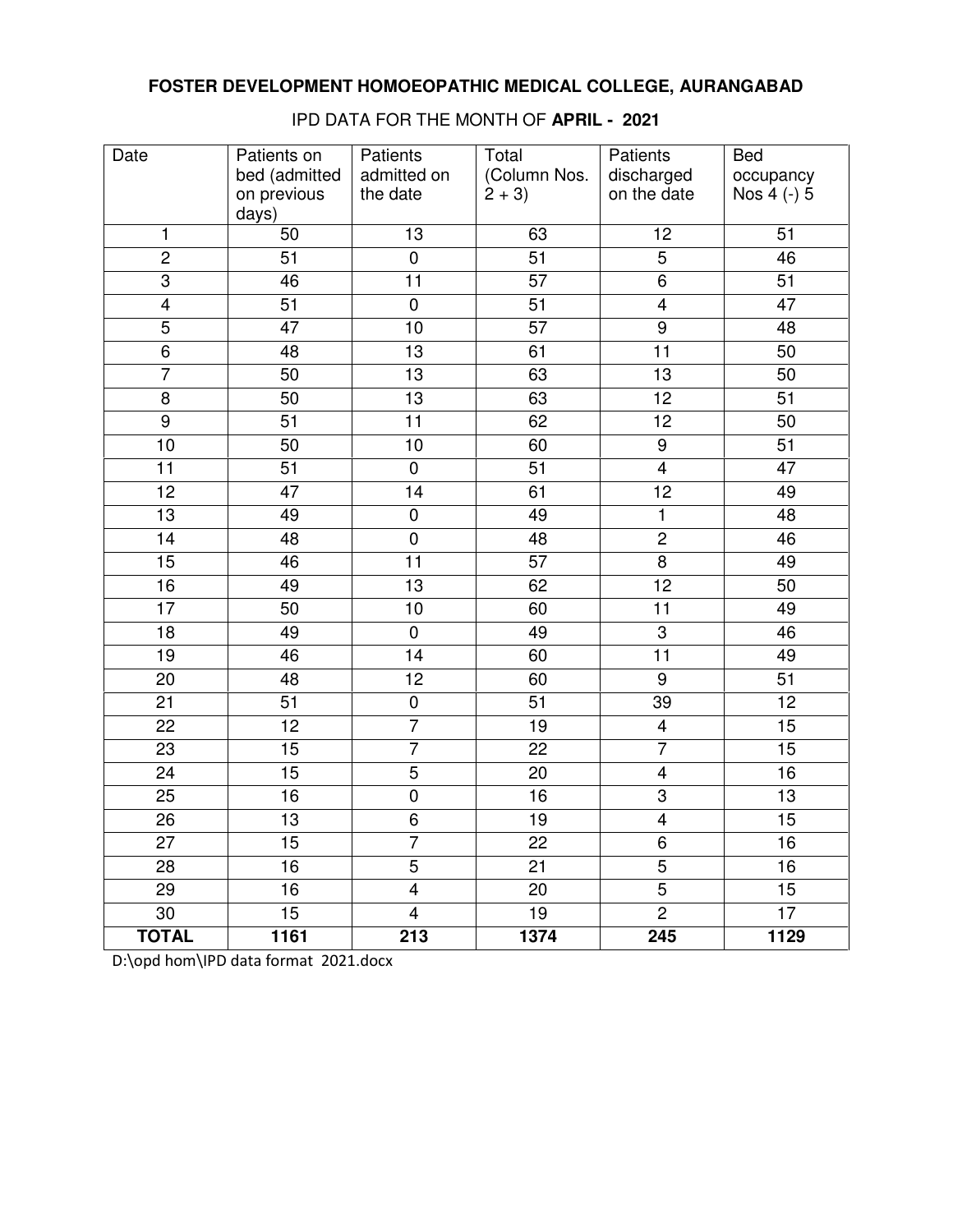| Date            | Patients on<br>bed (admitted<br>on previous | Patients<br>admitted on<br>the date | Total<br>(Column Nos.<br>$2 + 3$ | Patients<br>discharged<br>on the date | <b>Bed</b><br>occupancy<br>Nos 4 (-) 5 |
|-----------------|---------------------------------------------|-------------------------------------|----------------------------------|---------------------------------------|----------------------------------------|
|                 | days)                                       |                                     |                                  |                                       |                                        |
| 1               | 17                                          | $\pmb{0}$                           | 17                               | $\mathbf{1}$                          | 16                                     |
| $\overline{2}$  | $\overline{16}$                             | $\overline{0}$                      | 16                               | $\overline{1}$                        | 15                                     |
| $\overline{3}$  | $\overline{15}$                             | $\overline{5}$                      | 20                               | $\overline{5}$                        | $\overline{15}$                        |
| $\overline{4}$  | $\overline{15}$                             | $\overline{5}$                      | $\overline{20}$                  | $\overline{6}$                        | $\overline{14}$                        |
| $\overline{5}$  | 14                                          | $\overline{5}$                      | 19                               | $\overline{\mathbf{4}}$               | 15                                     |
| $\overline{6}$  | 15                                          | $\overline{5}$                      | 20                               | $\overline{4}$                        | 16                                     |
| $\overline{7}$  | 16                                          | 6                                   | 22                               | $\overline{5}$                        | 17                                     |
| 8               | $\overline{17}$                             | $\overline{\mathbf{4}}$             | $\overline{21}$                  | $\overline{5}$                        | 16                                     |
| $\overline{9}$  | 16                                          | $\pmb{0}$                           | 16                               | $\overline{1}$                        | 15                                     |
| 10              | $\overline{15}$                             | $\overline{6}$                      | $\overline{21}$                  | $\overline{3}$                        | $\overline{18}$                        |
| 11              | 18                                          | $\overline{5}$                      | $\overline{23}$                  | $\overline{\mathbf{4}}$               | 19                                     |
| 12              | 19                                          | $\overline{5}$                      | 24                               | $\overline{\mathbf{4}}$               | 20                                     |
| 13              | 20                                          | $\overline{7}$                      | 27                               | 5                                     | 22                                     |
| 14              | 22                                          | $\pmb{0}$                           | 22                               | $\overline{2}$                        | 20                                     |
| 15              | 20                                          | 6                                   | 26                               | $\overline{\mathbf{4}}$               | 22                                     |
| 16              | 22                                          | $\pmb{0}$                           | 22                               | $\overline{3}$                        | 19                                     |
| 17              | 19                                          | 6                                   | 25                               | $\overline{\mathbf{4}}$               | 21                                     |
| $\overline{18}$ | $\overline{21}$                             | $\overline{7}$                      | $\overline{28}$                  | $\overline{5}$                        | $\overline{23}$                        |
| $\overline{19}$ | $\overline{23}$                             | $\overline{5}$                      | $\overline{28}$                  | $\overline{4}$                        | $\overline{24}$                        |
| 20              | 24                                          | $\overline{5}$                      | 29                               | $\overline{5}$                        | 24                                     |
| 21              | 24                                          | $\overline{6}$                      | 30                               | $\overline{7}$                        | 23                                     |
| 22              | 23                                          | $\overline{7}$                      | 30                               | $\overline{6}$                        | 24                                     |
| 23              | 24                                          | $\pmb{0}$                           | 24                               | $\overline{3}$                        | 21                                     |
| 24              | 21                                          | $\overline{5}$                      | $\overline{26}$                  | $\overline{3}$                        | 23                                     |
| 25              | 23                                          | $\overline{5}$                      | 28                               | $\overline{4}$                        | 24                                     |
| $\overline{26}$ | $\overline{24}$                             | $\overline{0}$                      | 24                               | $\overline{3}$                        | $\overline{21}$                        |
| 27              | 21                                          | 6                                   | 27                               | 5                                     | 22                                     |
| 28              | 22                                          | $\overline{5}$                      | 27                               | $\overline{\mathbf{4}}$               | 23                                     |
| 29              | 23                                          | 6                                   | 29                               | 6                                     | 23                                     |
| 30              | 23                                          | 0                                   | 23                               | $\overline{c}$                        | 21                                     |
| 31              | 21                                          | $\overline{7}$                      | 28                               | 4                                     | 24                                     |
| <b>TOTAL</b>    | 613                                         | 129                                 | 742                              | 122                                   | 620                                    |

IPD DATA FOR THE MONTH OF **MAY - 2021**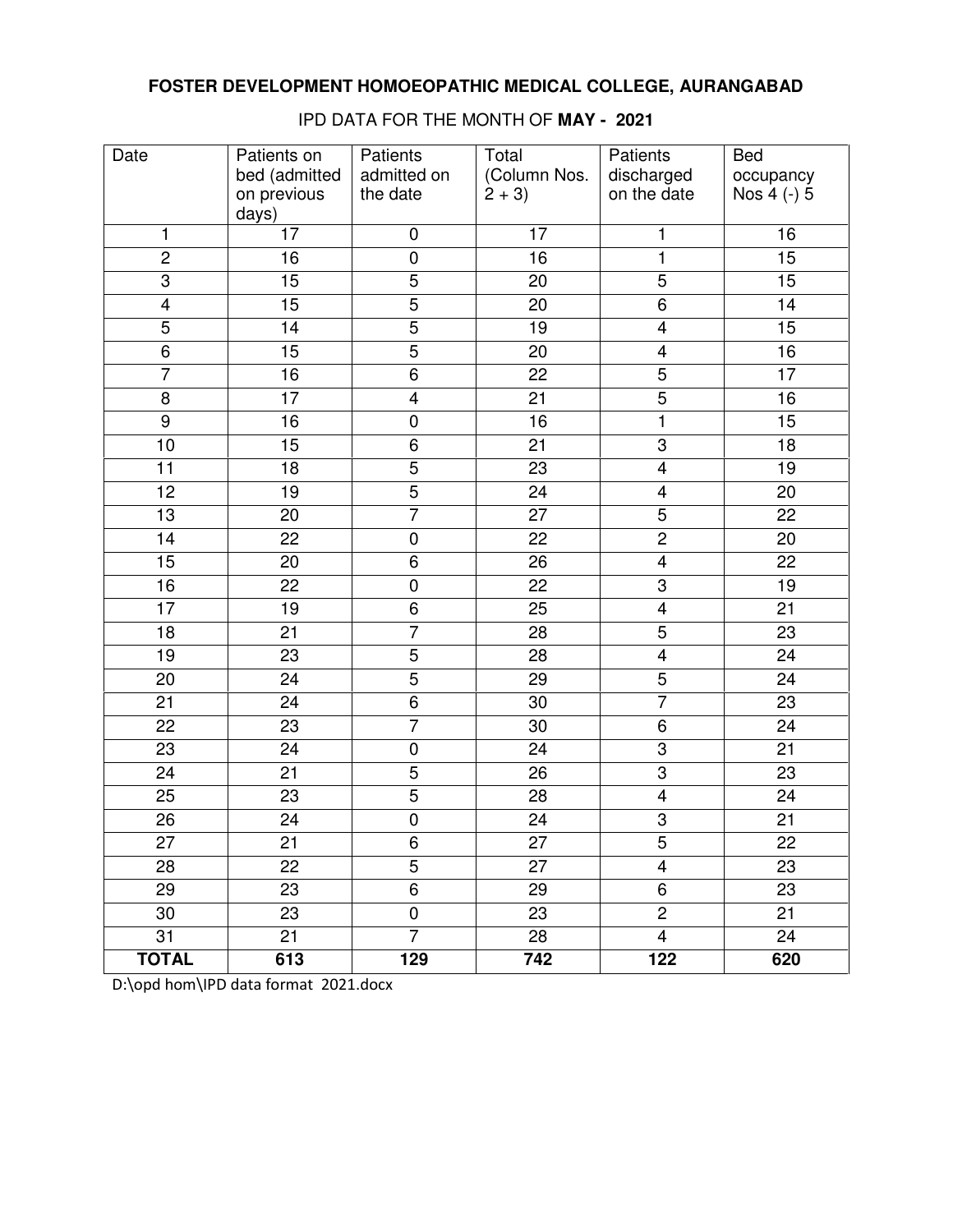| Date            | Patients on     | Patients       | Total           | Patients       | <b>Bed</b>      |
|-----------------|-----------------|----------------|-----------------|----------------|-----------------|
|                 | bed (admitted   | admitted on    | (Column Nos.    | discharged     | occupancy       |
|                 | on previous     | the date       | $2 + 3$         | on the date    | Nos 4 (-) 5     |
|                 | days)           |                |                 |                |                 |
| 1               | 24              | 6              | 30              | 4              | 26              |
| $\overline{2}$  | 26              | $\overline{6}$ | $\overline{32}$ | $\overline{6}$ | 26              |
| $\overline{3}$  | 26              | $\overline{5}$ | 31              | 7              | 24              |
| $\overline{4}$  | 24              | $\overline{7}$ | $\overline{31}$ | $\overline{6}$ | 25              |
| $\overline{5}$  | 25              | $\overline{7}$ | 32              | 6              | 26              |
| $\,6\,$         | 26              | $\pmb{0}$      | 26              | $\overline{3}$ | 23              |
| $\overline{7}$  | 23              | 6              | 29              | $\overline{7}$ | 22              |
| $\bf 8$         | 22              | 6              | 28              | $\overline{9}$ | 19              |
| $\overline{9}$  | 19              | $\,6\,$        | 25              | $\overline{2}$ | 23              |
| 10              | $\overline{23}$ | $\overline{7}$ | 30              | $\overline{5}$ | $\overline{25}$ |
| $\overline{11}$ | 25              | $\overline{5}$ | 30              | $\overline{4}$ | 26              |
| $\overline{12}$ | 26              | $\overline{6}$ | $\overline{32}$ | $\overline{5}$ | $\overline{27}$ |
| 13              | 27              | $\pmb{0}$      | 27              | $\overline{3}$ | 24              |
| $\overline{14}$ | 24              | 8              | $\overline{32}$ | $\overline{6}$ | 26              |
| 15              | 26              | 6              | 32              | $\overline{5}$ | 27              |
| 16              | $\overline{27}$ | $\overline{6}$ | $\overline{33}$ | $\overline{6}$ | $\overline{27}$ |
| 17              | 27              | 6              | 33              | $\overline{5}$ | 28              |
| $\overline{18}$ | $\overline{28}$ | $\overline{9}$ | $\overline{37}$ | $\overline{6}$ | $\overline{31}$ |
| 19              | 31              | $\overline{7}$ | 38              | 6              | 32              |
| 20              | 32              | $\pmb{0}$      | $\overline{32}$ | $\overline{5}$ | 27              |
| 21              | 27              | 6              | 33              | 6              | 28              |
| 22              | 28              | $\overline{6}$ | 34              | $\overline{6}$ | 28              |
| 23              | 28              | $\overline{7}$ | 35              | 5              | 30              |
| 24              | 30              | 6              | 36              | $\overline{5}$ | 31              |
| 25              | 31              | 5              | 36              | $\overline{5}$ | 31              |
| $\overline{26}$ | $\overline{31}$ | $\overline{8}$ | $\overline{39}$ | $\overline{5}$ | $\overline{34}$ |
| 27              | 34              | 0              | 34              | 4              | 30              |
| 28              | 30              | 6              | 36              | $\overline{5}$ | 31              |
| 29              | 31              | 6              | 37              | 5              | 32              |
| 30              | 32              | $\overline{5}$ | 37              | 6              | 31              |
| <b>TOTAL</b>    | 813             | 164            | 977             | 158            | 620             |

IPD DATA FOR THE MONTH OF **JUNE - 2021**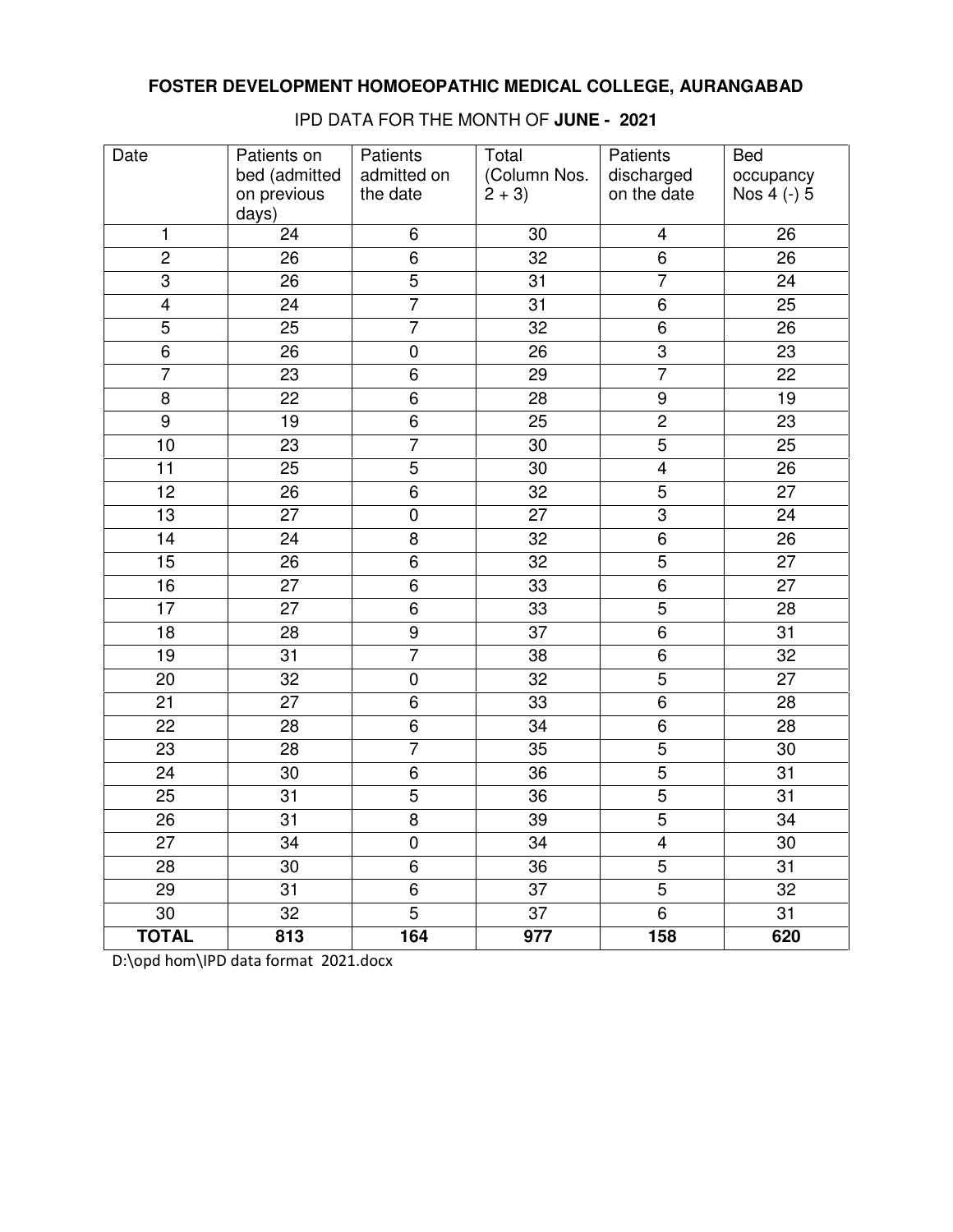| Date            | Patients on     | Patients       | Total           | Patients                | <b>Bed</b>      |
|-----------------|-----------------|----------------|-----------------|-------------------------|-----------------|
|                 | bed (admitted   | admitted on    | (Column Nos.    | discharged              | occupancy       |
|                 | on previous     | the date       | $2 + 3$         | on the date             | Nos 4 (-) 5     |
|                 | days)           |                |                 |                         |                 |
| 1               | 31              | 6              | 37              | 5                       | 32              |
| $\overline{2}$  | $\overline{32}$ | $\overline{8}$ | 40              | $\overline{6}$          | $\overline{34}$ |
| $\overline{3}$  | 34              | $\overline{6}$ | 40              | $\overline{5}$          | 35              |
| $\overline{4}$  | 35              | $\pmb{0}$      | $\overline{35}$ | $\overline{4}$          | $\overline{31}$ |
| $\overline{5}$  | 31              | 6              | 37              | $\overline{5}$          | 32              |
| 6               | 32              | 6              | 38              | $\overline{6}$          | 32              |
| $\overline{7}$  | 32              | 6              | 38              | $\overline{5}$          | 33              |
| 8               | 33              | 6              | 39              | $\overline{7}$          | 32              |
| $\overline{9}$  | 32              | $\overline{7}$ | 39              | $\overline{5}$          | 34              |
| 10              | $\overline{34}$ | $\overline{5}$ | $\overline{39}$ | $\overline{5}$          | $\overline{34}$ |
| $\overline{11}$ | $\overline{34}$ | $\overline{0}$ | $\overline{34}$ | $\overline{4}$          | $\overline{30}$ |
| 12              | $\overline{30}$ | $\overline{7}$ | $\overline{37}$ | 6                       | 31              |
| 13              | 31              | $\overline{7}$ | 38              | $\overline{6}$          | 32              |
| 14              | 32              | $\overline{9}$ | 41              | $\overline{7}$          | 34              |
| 15              | 34              | 6              | 40              | $\overline{7}$          | 33              |
| 16              | 33              | 6              | 39              | $\overline{7}$          | 32              |
| $\overline{17}$ | 32              | $\overline{7}$ | 39              | 6                       | 33              |
| $\overline{18}$ | 33              | $\pmb{0}$      | 33              | $\overline{3}$          | 30              |
| 19              | 30              | 6              | 36              | $\overline{5}$          | 31              |
| 20              | 31              | 8              | 39              | $\overline{7}$          | 32              |
| 21              | 32              | $\pmb{0}$      | 32              | $\overline{\mathbf{4}}$ | 28              |
| 22              | 28              | $\overline{5}$ | 33              | $\overline{\mathbf{4}}$ | 29              |
| 23              | 29              | 8              | 37              | $\boldsymbol{9}$        | 28              |
| 24              | 28              | 6              | 34              | $\overline{5}$          | 29              |
| 25              | 29              | $\pmb{0}$      | 29              | $\mathbf{1}$            | 28              |
| $\overline{26}$ | $\overline{28}$ | $\overline{8}$ | $\overline{36}$ | $\overline{8}$          | $\overline{28}$ |
| 27              | 28              | 8              | 36              | 7                       | 29              |
| 28              | 29              | $\overline{7}$ | 36              | 6                       | 30              |
| 29              | 30              | $\overline{7}$ | 37              | 8                       | 29              |
| 30              | 28              | 8              | 36              | $\overline{7}$          | 29              |
| 31              | 29              | $\overline{7}$ | 36              | 8                       | 28              |
| <b>TOTAL</b>    | 964             | 176            | 1140            | 178                     | 962             |

IPD DATA FOR THE MONTH OF **JULY - 2021**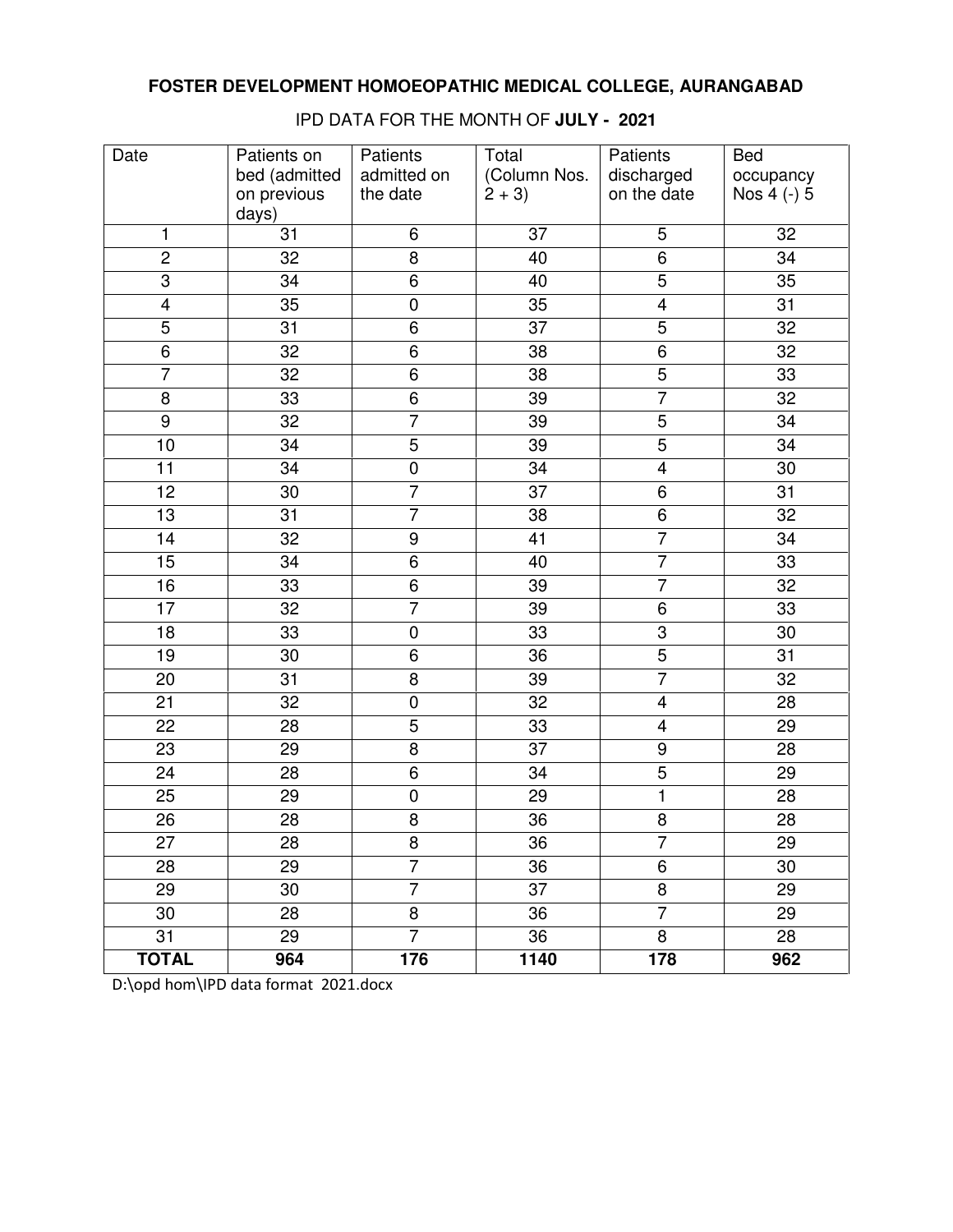| Date            | Patients on<br>bed (admitted | Patients<br>admitted on | Total<br>(Column Nos. | Patients<br>discharged  | <b>Bed</b><br>occupancy |
|-----------------|------------------------------|-------------------------|-----------------------|-------------------------|-------------------------|
|                 | on previous<br>days)         | the date                | $2 + 3$               | on the date             | Nos 4 (-) 5             |
| 1               | 28                           | 0                       | 28                    | 3                       | 25                      |
| $\overline{2}$  | 25                           | $\overline{9}$          | 34                    | $\overline{5}$          | $\overline{29}$         |
| $\overline{3}$  | 29                           | $\overline{7}$          | $\overline{36}$       | $\overline{8}$          | 28                      |
| $\overline{4}$  | 28                           | $\overline{6}$          | 34                    | $\overline{5}$          | 29                      |
| $\overline{5}$  | 29                           | $\,6$                   | 35                    | $\overline{7}$          | 28                      |
| $\overline{6}$  | 28                           | $\overline{8}$          | 36                    | $\overline{7}$          | 29                      |
| $\overline{7}$  | 29                           | $\overline{7}$          | 36                    | 6                       | 30                      |
| $\overline{8}$  | 30                           | $\pmb{0}$               | 30                    | $\overline{\mathbf{4}}$ | 26                      |
| $\overline{9}$  | 26                           | 8                       | 34                    | $\overline{6}$          | 28                      |
| 10              | 28                           | $\overline{8}$          | $\overline{36}$       | $\overline{7}$          | 29                      |
| 11              | 29                           | $\overline{7}$          | 36                    | 8                       | 28                      |
| $\overline{12}$ | 28                           | 8                       | 36                    | $\overline{7}$          | 29                      |
| 13              | 29                           | 8                       | 37                    | $\overline{7}$          | 30                      |
| 14              | 30                           | $\overline{9}$          | 39                    | 6                       | 33                      |
| 15              | 33                           | $\pmb{0}$               | 33                    | $\overline{\mathbf{4}}$ | 29                      |
| 16              | 29                           | $\pmb{0}$               | 29                    | $\overline{5}$          | 24                      |
| 17              | 24                           | $\overline{7}$          | 31                    | $\overline{\mathbf{4}}$ | 27                      |
| $\overline{18}$ | $\overline{27}$              | $\overline{8}$          | 35                    | $\overline{6}$          | $\overline{29}$         |
| 19              | 29                           | $\pmb{0}$               | 29                    | $\overline{2}$          | 27                      |
| 20              | $\overline{27}$              | $\overline{8}$          | 35                    | $\overline{6}$          | 29                      |
| 21              | 29                           | 8                       | 37                    | $\overline{7}$          | 30                      |
| 22              | 30                           | $\mathbf 0$             | 30                    | $\overline{3}$          | 27                      |
| 23              | 27                           | $\overline{7}$          | 34                    | 6                       | 28                      |
| 24              | 28                           | 6                       | $\overline{34}$       | $\overline{7}$          | $\overline{27}$         |
| 25              | 27                           | 8                       | 35                    | $\overline{7}$          | 28                      |
| $\overline{26}$ | 28                           | 7                       | 35                    | $\overline{8}$          | $\overline{27}$         |
| 27              | 27                           | 7                       | 34                    | 6                       | 28                      |
| 28              | 28                           | $\overline{7}$          | 35                    | 8                       | 27                      |
| 29              | 27                           | $\pmb{0}$               | 27                    | 3                       | 24                      |
| 30              | 24                           | $\boldsymbol{9}$        | 33                    | 5                       | 28                      |
| 31              | 28                           | 10                      | 38                    | 9                       | 29                      |
| <b>TOTAL</b>    | 868                          | 183                     | 1051                  | 182                     | 869                     |

IPD DATA FOR THE MONTH OF **AUGUST - 2021**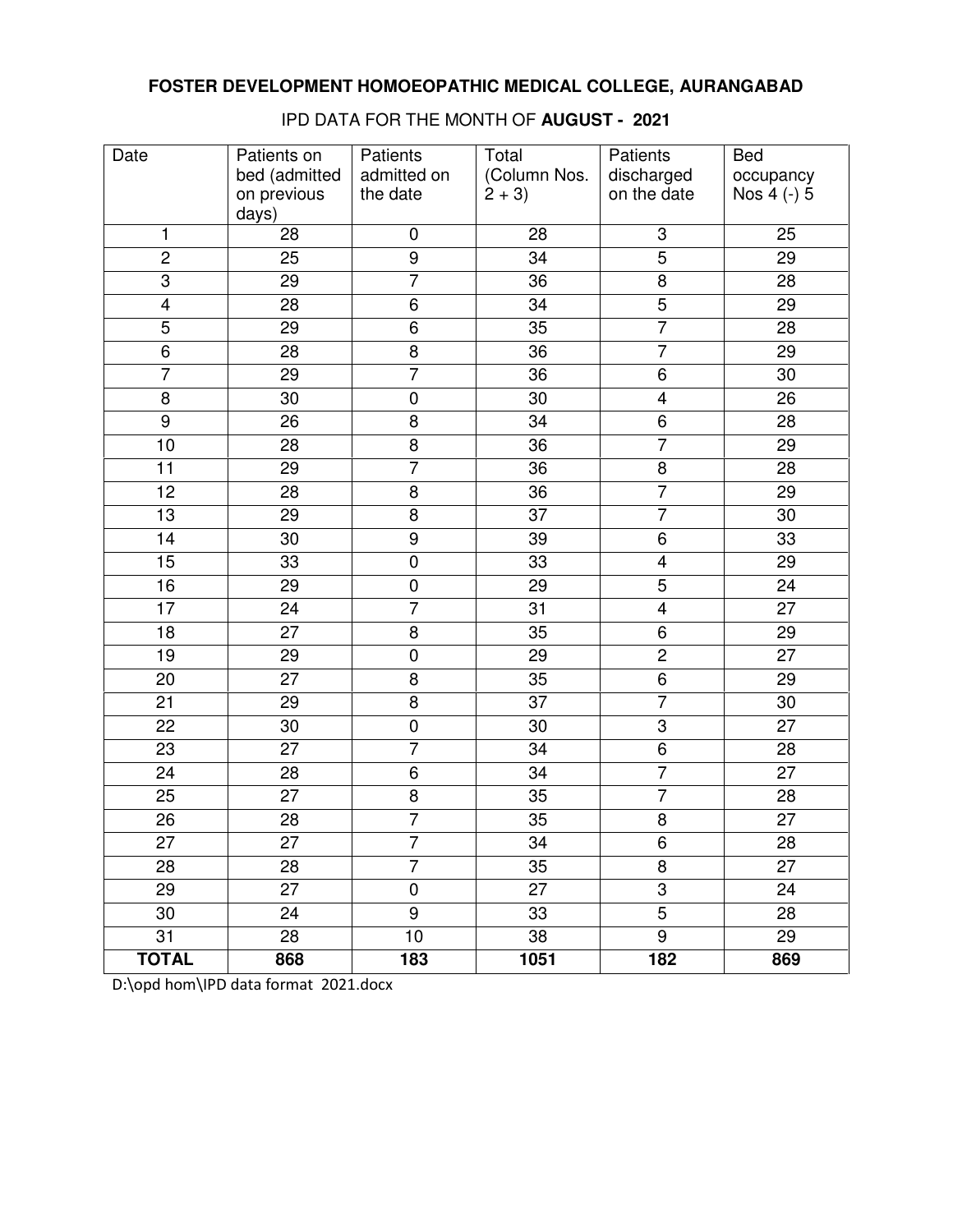| Date            | Patients on     | Patients       | Total           | Patients                | <b>Bed</b>      |
|-----------------|-----------------|----------------|-----------------|-------------------------|-----------------|
|                 | bed (admitted   | admitted on    | (Column Nos.    | discharged              | occupancy       |
|                 | on previous     | the date       | $2 + 3$         | on the date             | Nos 4 (-) 5     |
|                 | days)           |                |                 |                         |                 |
| 1               | 29              | 8              | 37              | $\boldsymbol{9}$        | 28              |
| $\overline{2}$  | 28              | $\overline{6}$ | $\overline{34}$ | $\overline{5}$          | 29              |
| $\overline{3}$  | 29              | $\overline{6}$ | 35              | $\overline{5}$          | 30              |
| $\overline{4}$  | 29              | $\overline{7}$ | $\overline{36}$ | $\overline{6}$          | $\overline{30}$ |
| $\overline{5}$  | 30              | $\pmb{0}$      | 30              | $\overline{\mathbf{4}}$ | 26              |
| $\overline{6}$  | 26              | 8              | $\overline{34}$ | $\overline{6}$          | 28              |
| $\overline{7}$  | 28              | 6              | 34              | $\overline{7}$          | 27              |
| 8               | 27              | 8              | 35              | 6                       | 29              |
| $\overline{9}$  | 29              | 8              | 37              | 8                       | 29              |
| 10              | $\overline{29}$ | $\overline{0}$ | 29              | $\overline{3}$          | $\overline{26}$ |
| $\overline{11}$ | 26              | $\overline{7}$ | $\overline{33}$ | $\overline{4}$          | 29              |
| 12              | 29              | $\pmb{0}$      | 29              | $\overline{\omega}$     | 26              |
| 13              | 26              | 6              | $\overline{32}$ | $\overline{4}$          | 28              |
| 14              | 28              | $\overline{9}$ | $\overline{37}$ | $\overline{8}$          | 29              |
| 15              | 29              | 6              | 35              | $\overline{5}$          | 30              |
| 16              | 30              | 10             | 40              | 11                      | 29              |
| $\overline{17}$ | 29              | $\pmb{0}$      | 29              | $\overline{3}$          | 26              |
| $\overline{18}$ | 26              | $\overline{8}$ | $\overline{34}$ | $\overline{6}$          | 28              |
| 19              | 28              | $\pmb{0}$      | 28              | 3                       | 25              |
| 20              | 25              | $\overline{7}$ | 32              | $\overline{\mathbf{4}}$ | 28              |
| 21              | 28              | $\overline{7}$ | 35              | 6                       | 29              |
| 22              | 29              | $\overline{7}$ | 36              | $\overline{6}$          | 30              |
| 23              | 30              | 8              | 38              | $\boldsymbol{9}$        | 29              |
| 24              | 29              | $\overline{7}$ | 36              | $\overline{6}$          | 30              |
| 25              | 30              | $\overline{7}$ | 37              | 8                       | 29              |
| $\overline{26}$ | $\overline{29}$ | $\overline{0}$ | $\overline{29}$ | $\overline{3}$          | $\overline{26}$ |
| 27              | 26              | 6              | 32              | 4                       | 28              |
| 28              | 28              | $\overline{6}$ | 34              | $\overline{5}$          | 29              |
| 29              | 29              | 6              | 35              | 5                       | 30              |
| 30              | 30              | $\overline{7}$ | 37              | 8                       | 29              |
| <b>TOTAL</b>    | 848             | 171            | 1019            | 170                     | 849             |

IPD DATA FOR THE MONTH OF **SEPTEMBER - 2021**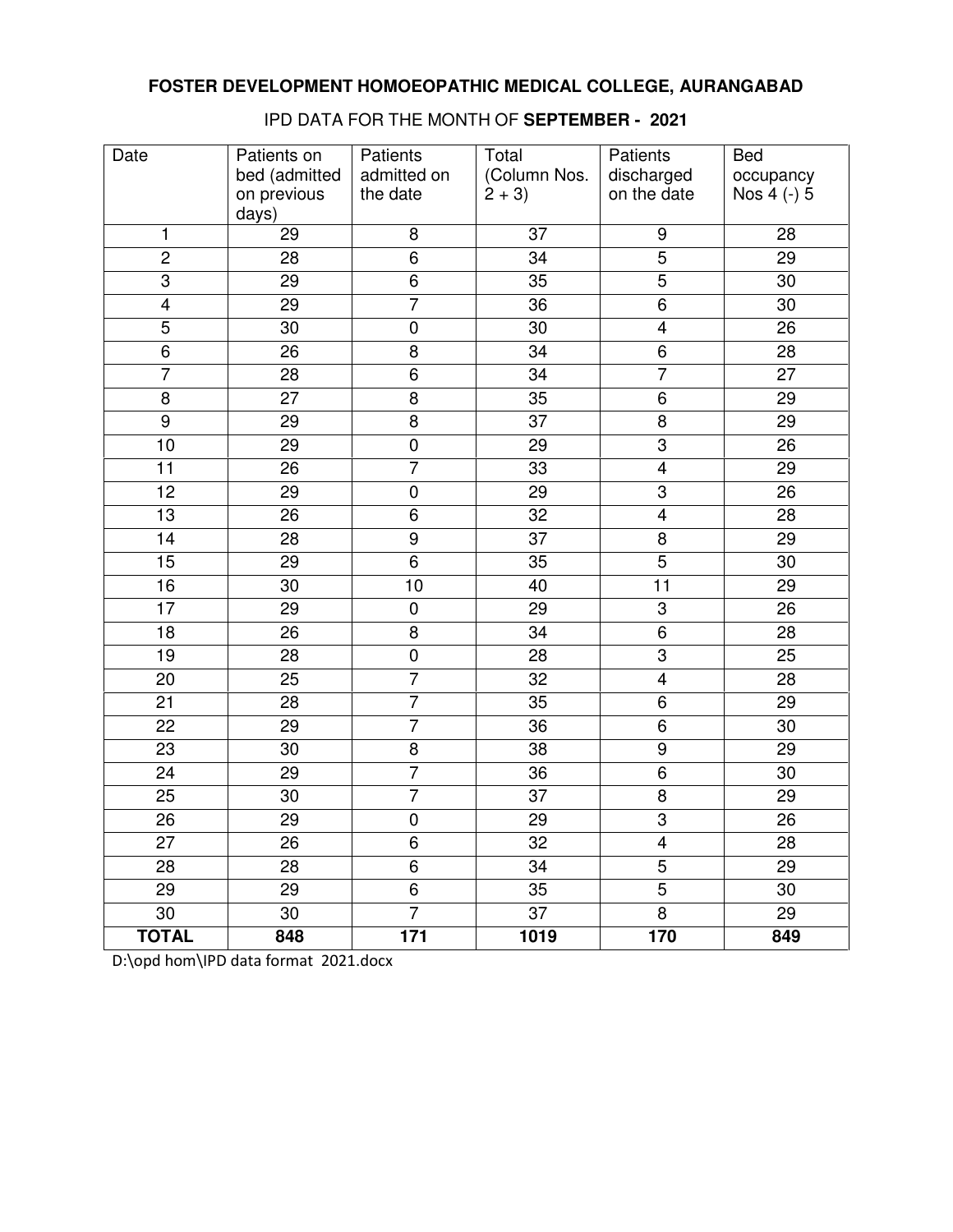| Date            | Patients on<br>bed (admitted | Patients<br>admitted on | Total<br>(Column Nos. | Patients<br>discharged  | <b>Bed</b><br>occupancy |
|-----------------|------------------------------|-------------------------|-----------------------|-------------------------|-------------------------|
|                 | on previous<br>days)         | the date                | $2 + 3$               | on the date             | Nos 4 (-) 5             |
| 1               | 29                           | $\overline{7}$          | 36                    | 4                       | 32                      |
| $\overline{2}$  | $\overline{32}$              | $\overline{0}$          | $\overline{32}$       | $\overline{2}$          | $\overline{30}$         |
| $\overline{3}$  | 30                           | $\pmb{0}$               | $\overline{30}$       | $\overline{2}$          | 28                      |
| $\overline{4}$  | 28                           | $\overline{6}$          | $\overline{34}$       | 3                       | $\overline{31}$         |
| $\overline{5}$  | 31                           | 6                       | $\overline{37}$       | $\overline{2}$          | 35                      |
| $\overline{6}$  | 35                           | $\overline{6}$          | 41                    | $\overline{4}$          | $\overline{37}$         |
| $\overline{7}$  | 37                           | $\boldsymbol{9}$        | 46                    | $\overline{5}$          | 41                      |
| 8               | 41                           | $\overline{9}$          | 50                    | $\overline{9}$          | 41                      |
| $\overline{9}$  | 41                           | $\overline{7}$          | 48                    | 10                      | 38                      |
| 10              | 38                           | $\pmb{0}$               | 38                    | $\overline{9}$          | 29                      |
| 11              | 29                           | $\overline{17}$         | 46                    | $\overline{12}$         | $\overline{34}$         |
| 12              | 34                           | 14                      | 48                    | 14                      | 34                      |
| 13              | 34                           | 10                      | 44                    | 10                      | 34                      |
| 14              | 34                           | 10                      | 44                    | $\overline{5}$          | 39                      |
| 15              | 39                           | $\pmb{0}$               | 39                    | $\overline{7}$          | 32                      |
| 16              | 32                           | 11                      | 43                    | $\overline{7}$          | 36                      |
| 17              | 36                           | $\pmb{0}$               | 36                    | $\overline{\mathbf{4}}$ | 32                      |
| $\overline{18}$ | $\overline{32}$              | $\overline{10}$         | 42                    | $\overline{8}$          | $\overline{34}$         |
| $\overline{19}$ | 34                           | $\overline{0}$          | $\overline{34}$       | $\overline{3}$          | $\overline{31}$         |
| 20              | 31                           | 10                      | 41                    | $\overline{7}$          | 34                      |
| 21              | 34                           | 11                      | 45                    | $\overline{4}$          | 41                      |
| 22              | 41                           | 11                      | 52                    | $\overline{5}$          | 47                      |
| 23              | 47                           | 11                      | 58                    | $\overline{5}$          | 53                      |
| 24              | 53                           | $\pmb{0}$               | 53                    | $\overline{3}$          | 50                      |
| 25              | 50                           | 11                      | 61                    | $\overline{7}$          | 54                      |
| $\overline{26}$ | $\overline{54}$              | 12                      | 66                    | $\overline{11}$         | $\overline{55}$         |
| 27              | 55                           | 13                      | 68                    | 12                      | 56                      |
| 28              | 56                           | 15                      | 71                    | 17                      | 54                      |
| 29              | 54                           | 11                      | 65                    | 10                      | 55                      |
| 30              | 55                           | 13                      | 68                    | 10                      | 58                      |
| 31              | 58                           | $\mathbf 0$             | 58                    | 4                       | 54                      |
| <b>TOTAL</b>    | 1234                         | 240                     | 1474                  | 215                     | 1259                    |

IPD DATA FOR THE MONTH OF **OCTOBER - 2021**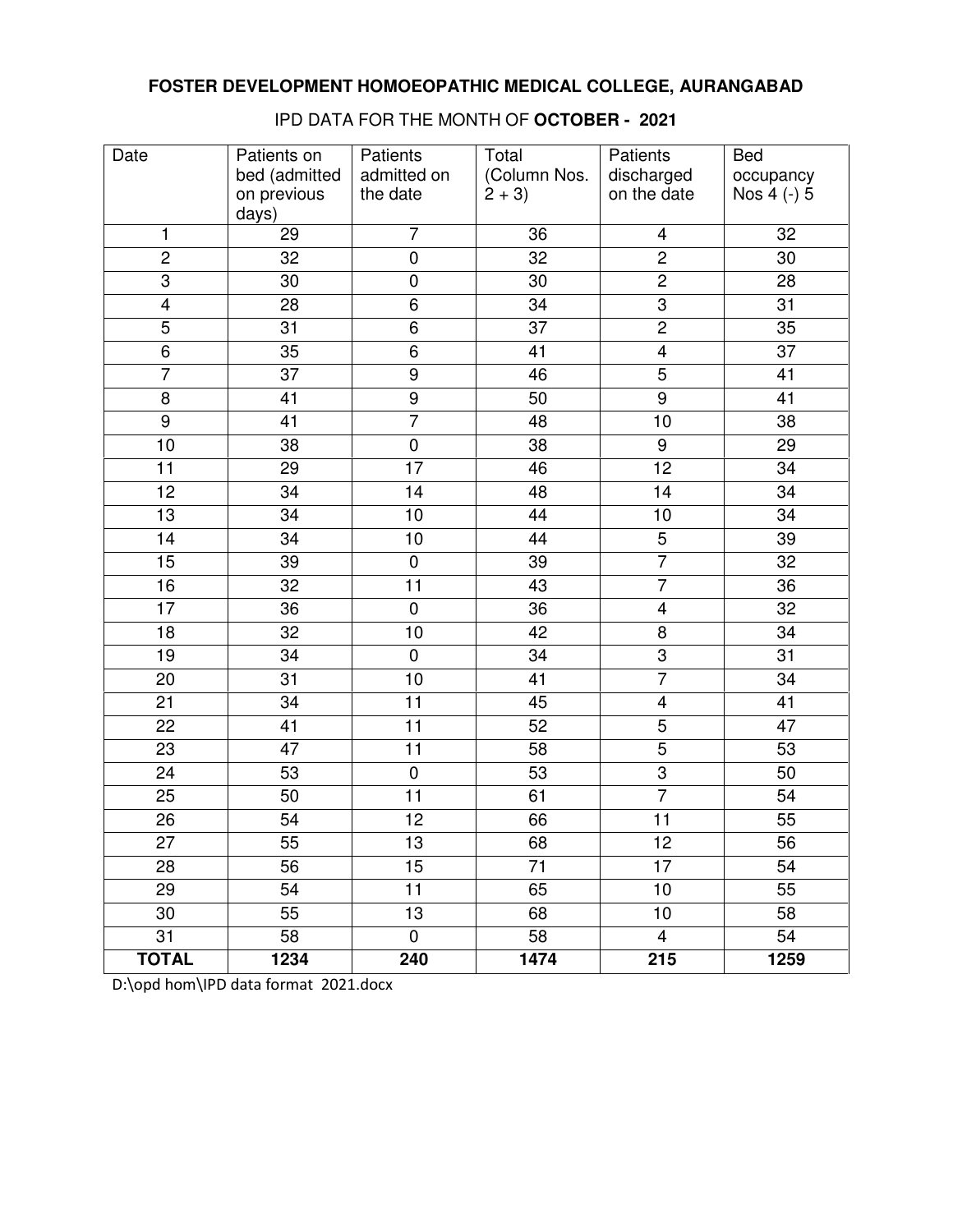| Date            | Patients on     | Patients            | Total        | Patients                | <b>Bed</b>      |
|-----------------|-----------------|---------------------|--------------|-------------------------|-----------------|
|                 | bed (admitted   | admitted on         | (Column Nos. | discharged              | occupancy       |
|                 | on previous     | the date            | $2 + 3$      | on the date             | Nos 4 (-) 5     |
|                 | days)           |                     |              |                         |                 |
| 1               | 54              | 12                  | 66           | 9                       | 57              |
| $\overline{2}$  | 57              | $\overline{11}$     | 68           | $\overline{12}$         | 56              |
| $\overline{3}$  | 56              | 10                  | 66           | $\overline{7}$          | 59              |
| $\overline{4}$  | 59              | $\pmb{0}$           | 59           | $\overline{\mathbf{4}}$ | 55              |
| $\overline{5}$  | 55              | $\pmb{0}$           | 55           | $\overline{3}$          | 52              |
| $\overline{6}$  | 52              | $\mathsf 0$         | 52           | $\overline{\mathbf{4}}$ | 48              |
| $\overline{7}$  | 48              | $\pmb{0}$           | 48           | 3                       | 45              |
| $\overline{8}$  | 45              | 13                  | 58           | 6                       | 52              |
| $\overline{9}$  | 52              | 11                  | 63           | 10                      | 53              |
| 10              | $\overline{53}$ | 10                  | 63           | $\overline{9}$          | $\overline{54}$ |
| $\overline{11}$ | 54              | $\overline{9}$      | 63           | 10                      | 53              |
| 12              | 53              | $\overline{\infty}$ | 61           | $\boldsymbol{9}$        | 52              |
| 13              | 52              | $\overline{9}$      | 61           | $\overline{8}$          | 53              |
| 14              | 53              | $\overline{0}$      | 53           | $\overline{4}$          | 49              |
| 15              | 49              | 10                  | 59           | 6                       | 53              |
| 16              | 53              | $\boldsymbol{9}$    | 62           | $\overline{\infty}$     | 54              |
| $\overline{17}$ | 54              | $\overline{8}$      | 62           | $\overline{9}$          | 53              |
| $\overline{18}$ | 53              | 10                  | 63           | $\overline{11}$         | 52              |
| 19              | 52              | $\pmb{0}$           | 52           | $\overline{\mathbf{4}}$ | 48              |
| 20              | 48              | 10                  | 58           | 6                       | 52              |
| 21              | 52              | $\pmb{0}$           | 52           | $\overline{5}$          | 47              |
| 22              | 47              | $\overline{8}$      | 55           | $\overline{4}$          | 51              |
| 23              | 51              | 10                  | 61           | 8                       | 53              |
| 24              | 53              | $\boldsymbol{9}$    | 62           | $\overline{9}$          | 53              |
| 25              | 53              | $\overline{9}$      | 62           | $\overline{9}$          | 53              |
| $\overline{26}$ | $\overline{53}$ | $\overline{8}$      | 61           | $\overline{9}$          | 52              |
| 27              | 52              | $\boldsymbol{9}$    | 61           | 8                       | 53              |
| 28              | 53              | $\mathbf 0$         | 53           | $\overline{4}$          | 49              |
| 29              | 49              | 9                   | 58           | 6                       | 52              |
| 30              | 52              | 10                  | 62           | 9                       | 53              |
| <b>TOTAL</b>    | 1567            | 212                 | 1779         | 213                     | 1566            |

IPD DATA FOR THE MONTH OF **NOVEMBER - 2021**